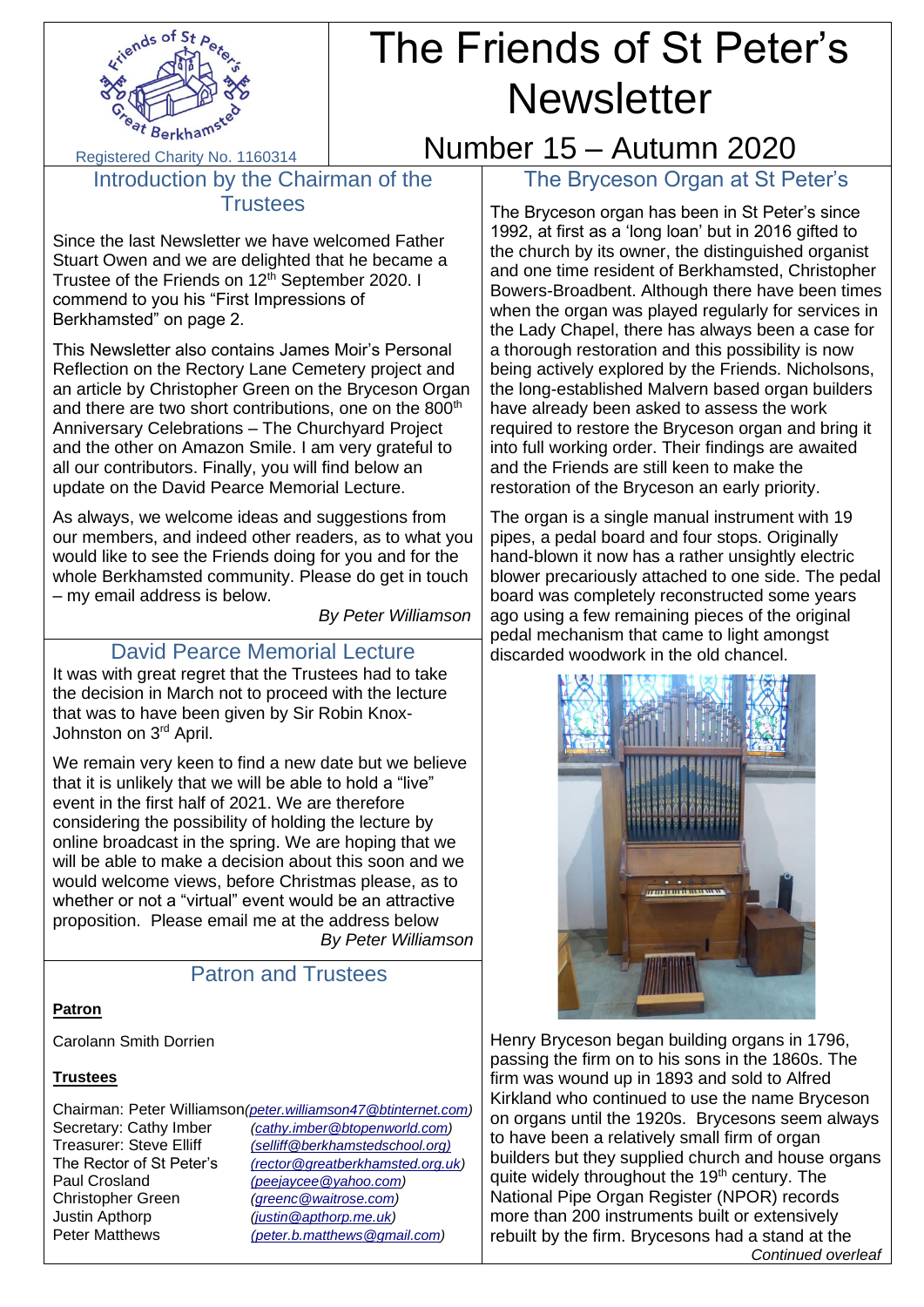| The Bryceson Organ – continued                                                                                                                                                                                                                                                                                                                                                                                                                                                                                                                                                                                                                                                                                                                                                                                                                                                                                               | The tower and the roof both needed significant                                                                                                                                                                                                                                                                                                                                                                                                                                                                                                                                                                                                                                                                                                                                       |
|------------------------------------------------------------------------------------------------------------------------------------------------------------------------------------------------------------------------------------------------------------------------------------------------------------------------------------------------------------------------------------------------------------------------------------------------------------------------------------------------------------------------------------------------------------------------------------------------------------------------------------------------------------------------------------------------------------------------------------------------------------------------------------------------------------------------------------------------------------------------------------------------------------------------------|--------------------------------------------------------------------------------------------------------------------------------------------------------------------------------------------------------------------------------------------------------------------------------------------------------------------------------------------------------------------------------------------------------------------------------------------------------------------------------------------------------------------------------------------------------------------------------------------------------------------------------------------------------------------------------------------------------------------------------------------------------------------------------------|
| Great Exhibition in 1851 where they won a medal, and<br>in the mid-19 <sup>th</sup> century they were quite innovative, being<br>among the first in this country to experiment with<br>pneumatic and electro-magnetic actions.                                                                                                                                                                                                                                                                                                                                                                                                                                                                                                                                                                                                                                                                                               | restoration work, and the ball park figure for each<br>was estimated as being around a third of a million<br>pounds. This felt like a hugely daunting challenge.<br>I'd arrived in this new parish with all sorts of exciting<br>plans about the future, and now a significant                                                                                                                                                                                                                                                                                                                                                                                                                                                                                                       |
| The Bryceson in St Peter's has on it a brass nameplate<br>inscribed 'BRYCESON & Co. LONDON'. This may give                                                                                                                                                                                                                                                                                                                                                                                                                                                                                                                                                                                                                                                                                                                                                                                                                   | proportion of my time was going to get swallowed<br>up in fundraising and project management.                                                                                                                                                                                                                                                                                                                                                                                                                                                                                                                                                                                                                                                                                        |
| us an indication of when it was built. The names used<br>by Brycesons on their organs changed several times<br>during the history of the firm. Examples of Bryceson<br>organs on which the name 'Bryceson & Co' is used are<br>recorded in the NPOR with dates in the range 1860 to<br>1872, so this is quite possibly the period during which<br>the St Peter's organ was built. Its restoration will enrich<br>a long tradition of music making in St Peter's.                                                                                                                                                                                                                                                                                                                                                                                                                                                             | At a moment when I was still feeling rather more<br>daunted than inspired by what lay ahead, I had the<br>great good fortune to meet Nick Holtam, then Vicar<br>of St Martin in the Fields, and now Bishop of<br>Salisbury. Fr Nick had not long completed a<br>mammoth £36 million refurbishment project at St<br>Martin's and was visiting Edmonton to speak at a<br>school foundation day service. As we talked about                                                                                                                                                                                                                                                                                                                                                             |
| Perhaps the earliest indication of this tradition is a<br>pattern scratched on one of the great piers that support<br>the tower, thought to represent a fragment of medieval<br>musical notation. Much more recently in the 18 <sup>th</sup> century<br>and until the restoration of the church by Jeffry Wyatt in<br>1820 there was a musicians' gallery in the crossing<br>beneath the tower. As for the instrumental music                                                                                                                                                                                                                                                                                                                                                                                                                                                                                                | building projects and fundraising Fr Nick said<br>something which really struck a chord; he said<br>something like, "Never despise the little things:<br>selling tea towels, holding jumble sales, they don't<br>just raise some money, but they help to keep<br>people involved and help to maintain a project's<br>momentum." He was right.                                                                                                                                                                                                                                                                                                                                                                                                                                        |
| performed there we know the church had a barrel organ<br>and there are records of payments to musicians,<br>including a bassoon player in 1813. The barrel organ<br>was part-exchanged for a new organ in 1849 but we<br>have no record of who built this new organ or where it<br>was placed in the church. Then during the first phase of<br>the Butterfield restoration of the church (1868-72) a<br>new organ was supplied by Walkers and located in St<br>Catherine's Chapel. When the east end of the church<br>was re-ordered in 1887 it was moved from there to the<br>north transept where it remained until the 1980s when it<br>was replaced by the present organ, built by Peter<br>Collins and more recently restored and enhanced by<br>Vincent Woodstock. The instrumental repertoire of the<br>church has also been enhanced by the acquisition of a<br>Kawai concert grand piano. A fully restored Bryceson | Like St Peter's, All Saints is an historic parish<br>church; one of the oldest buildings in the Borough<br>of Enfield, and by a long stretch the oldest building<br>in Edmonton. For hundreds and thousands of our<br>neighbours, it was where they'd attended school<br>services and come along to sing carols sometimes<br>at Christmas; it was a place where families had<br>baptised their children, celebrated weddings, come<br>together in the shock of grief for funerals; and it<br>spoke of a kind of permanence in a<br>community which was always relentlessly,<br>restlessly changing. A lot of our neighbours cared<br>deeply about the building and its welfare.<br>Facing a challenge which could have all too easily<br>overwhelmed the All Saints congregation, we |
| organ will add a new dimension to this repertoire.<br><b>By Christopher Green</b>                                                                                                                                                                                                                                                                                                                                                                                                                                                                                                                                                                                                                                                                                                                                                                                                                                            | turned outwards to the wider All Saints community,<br>and formed The Friends of All Saints Edmonton in<br>2010. The generosity that the Friends group                                                                                                                                                                                                                                                                                                                                                                                                                                                                                                                                                                                                                                |
| Fr Stuart's First Impressions of Berkhamsted                                                                                                                                                                                                                                                                                                                                                                                                                                                                                                                                                                                                                                                                                                                                                                                                                                                                                 | released was inspiring and encouraging; not just<br>financial generosity, but generosity of time,                                                                                                                                                                                                                                                                                                                                                                                                                                                                                                                                                                                                                                                                                    |
| <b>CONTRACTOR</b><br><b>INCORPORATION</b>                                                                                                                                                                                                                                                                                                                                                                                                                                                                                                                                                                                                                                                                                                                                                                                                                                                                                    | concredity of creativity, generacity of spirit and                                                                                                                                                                                                                                                                                                                                                                                                                                                                                                                                                                                                                                                                                                                                   |



In 2010, two years after I'd become Vicar of All Saints, Edmonton, we had our Quinquennial Inspection. This was a rather dispiriting experience, which ended up with All Saints winding up on the Historic Buildings at Risk Register .

generosity of creativity, generosity of spirit and energy. In the years since its inception, the Friends did (and continue to do) all sorts of 'little things' which over time made a big difference. Perhaps most importantly of all, the Friends did a great deal to share All Saints and its stories with people; telling good stories can go a long way to getting things done. I'm delighted that St Peter's also has a Friends

group, and it was good to meet the other Trustees recently, albeit in a 'virtual' fashion. From all that I've seen so far, it's clear that the Friends of St Peter's are also committed to telling the story of the building, so that the building can continue to tell its stories to generations to come.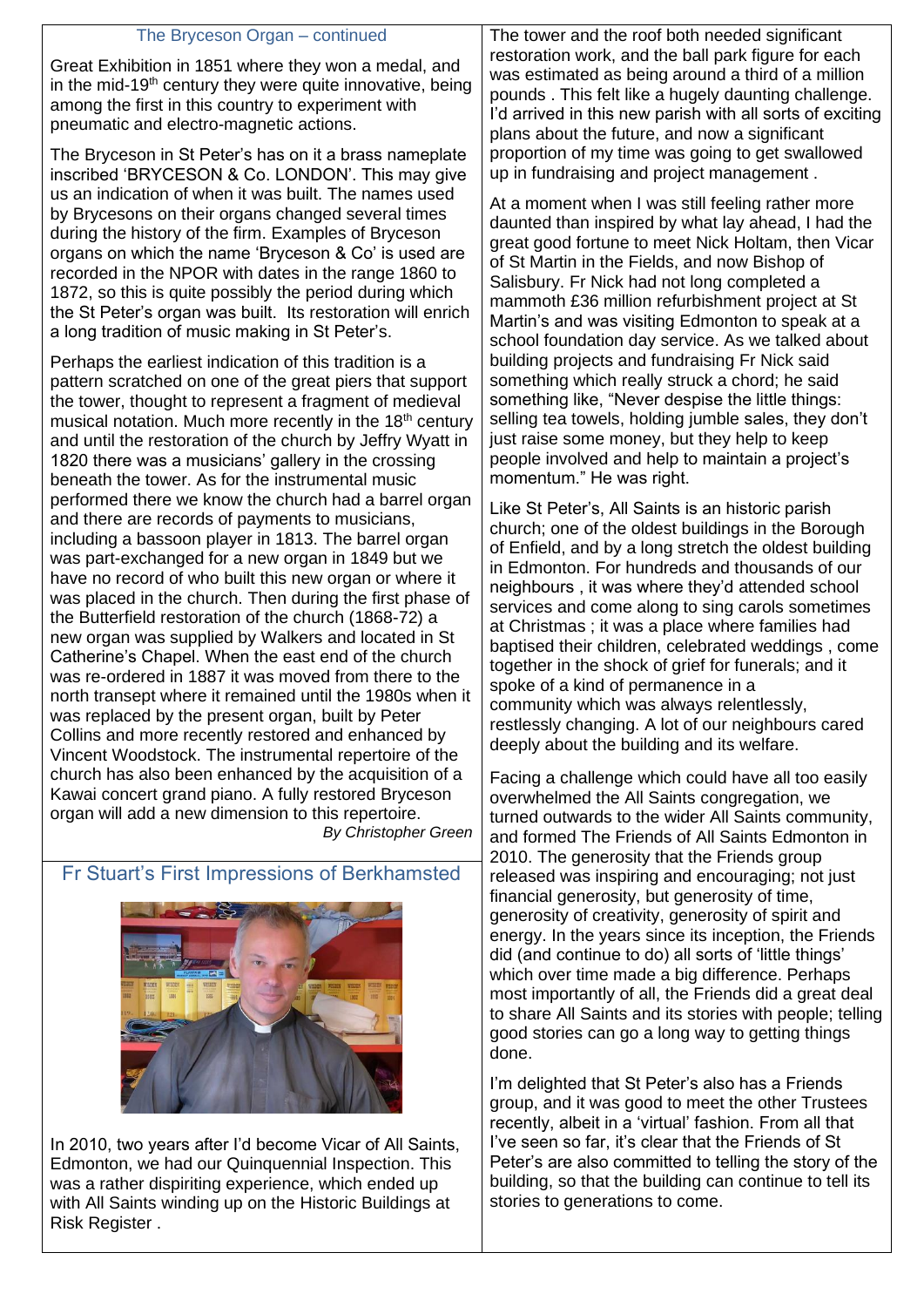## Rectory Lane Cemetery A Personal Reflection from James Moir

It's been seven years of hard graft, but for me the Cemetery Project had been germinating for half a century or so. I distinctly remember as a boy wandering around the Cemetery with my father trying to find his parents' grave. We did find it in the undergrowth, but 50 or so years later I couldn't recall where it was, except that it was somewhere against a boundary wall and probably on the right side of the Cemetery as you were walking up the hill. In around 2008 I asked my children, when we were having a coffee at the nearby Gatsby, to see if they could locate it, but after a short while they came running back, my son saying he had been bitten by a dog – but I suspect they had been spooked by the experience of being alone in the still neglected space.

Through my work I'd also had a minor professional involvement in the Cemetery. As a naïve trainee surveyor at Dacorum Borough Council at the start of the millennium with a general budget for 'Cemeteries' I had spent some of that fixing a collapsing section of curved wall by the 'Agricultural gates' off Three Close Lane – only to find a few years later that it was not even the Council's responsibility as it was in the upper part of the Cemetery (only the original 1842 Cemetery was 'closed'). However, unsurprisingly, no complaints were received from the PCC! After that, working in the Council's Conservation Department, I attended early meetings of the intended 'Friends of Rectory Lane Cemetery'. Also, having overseen the production of the Berkhamsted Conservation Appraisal in 2012 the only structures in the Town it declared to be at risk were the gates and memorial arch in the Cemetery.

Then in November 2013, I was visited by Christopher Green and David Pearce and invited to become Convenor of the Group. That was the true start of this seven-year affair with the Project.

Although I had had these previous personal and professional links, from this point on it quickly became a campaign where the space and all it represented and the potential that might be unlocked was something to be fought for; where it might be proved that the community could 'take back' for its own enjoyment a place that had simply been viewed as a perpetual burden. It is impossible to evaluate accurately the highs and lows of the Project from a personal perspective. There have been exciting milestones throughout – the first Graveyard Shift, the opening of the Seat of Remembrance, the procession along the High Street as part of the 'Shine the Light' event, the magical first performance of The Heroine Project Presents, a reading of Lola Peach-Martins' poem, the twelve year old authoress Mia Hickman addressing questions posed by the family audience attending the BerkoFest Book

Festival, walking along the new resin-bound paths, switching on the lighting of the restored Rectory Lane gates. But of course there's also the disappointments, the failure to get the Cemetery registered with Historic England, unsuccessful grant applications, having to cancel the National conference in 2020, not being able to persuade the HLF to include the cost of re-opening the original Three Close Lane gateway. (I haven't given up on this one yet!)

And then simply also the continuous underlying tension, and worry; the ghastly, almost unbearable 'waiting' (nearly 4 months) to hear whether all the work that had gone into preparing an application had been given the thumbs up; the mud and weather in 2018/9, the endless cajoling of artists and craftspeople to complete the project, and the particular challenges 2020 then brought. Perhaps the all-time low was being called a 'scumbag' on Facebook by someone who had never visited the Cemetery but simply decided that holding a book festival in the Cemetery was desecration. But this also eventually had a positive spin, in reminding me that burial places still hold a powerful place in people's imagination, and that one must tread carefully – forever – in not offending some people's sensibilities.

Apart from the sad loss of David Pearce, we have, at least, all come out of the 7-year Project alive. When I say 'we', I'm really referring to the "do-ers", those who have also given free hours of help and support. Just quiet, efficient, modest, kind people who have stuck with the Project throughout – basically the salt of the earth. I'd apply to them the remarkable inscription on one of our Victorian memorials: *Loved, Loving, Lovely* **(Plot 340).** I won't name contributors individually, except for two people; the first Kate Campbell – who has done such a splendid job as Community Engagement Officer throughout the 3 years and will now take the Project forward through its fourth year. Secondly, I have to thank Paul Crosland for his huge support, as a longstanding volunteer and more recently as Convenor.



*Cartoon presented to James Moir by the volunteer team.*

A visitor to his mother's grave in the Cemetery in 1936 wrote '*It is rather a beautiful place where she lies. There is such a fine view over the town up the Common*.' That was written by my Dad about his mother, who was buried in the Cemetery exactly ninety years ago. I feel I can stand now in the same spot and say these same words with considerable confidence. And perhaps, hopefully a good time hence, be buried here too.